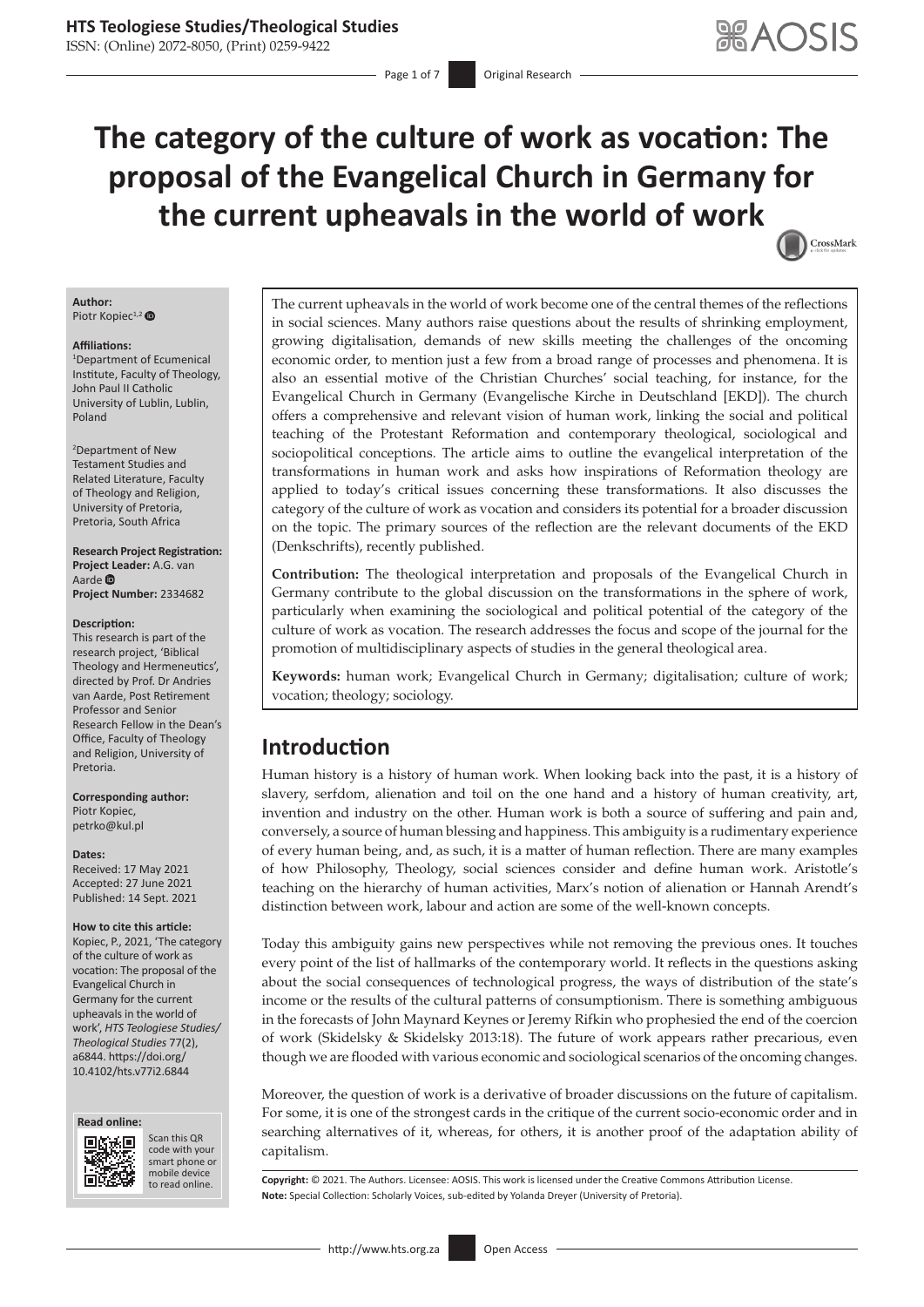Such discussions are also conducted in the theological field. Both Churches and theological expert teams reflect on the meaning and value of human work in today's rapid economic transformation, trying to shed light on the issue from the perspective of the Bible and theological traditions, regardless of confession. In many cases, it is a very valuable contribution, for instance, the utterances of the Evangelical Church in Germany (*Evangelische Kirche in Deutschland* [*EKD*]). The EKD has a long tradition of publishing the documents (*Denkschrifts*) that present the Church's teaching on a given question. Careful research of their content shows the significance of the topic of today's changes in labour for the German theologians. In recent years several extensive texts were published, raising this issue from different aspects. Usually, they embrace theological, sociological and economic conclusions and impress with the accuracy of their diagnoses. They adapt the social and political teaching of the Reformation to the current circumstances by endeavouring to update Luther's vocational ethics and theological vision of the Christian society as a system of interrelated functions ascribed to every Christian. As a result of this updating, they propose the 'culture of work as a vocation', a very interesting and relevant teaching that, if adopted, would address both the threats and opportunities of the contemporary challenges.

The article does not intend to make a careful exegesis of the texts of the Church. Instead, it will look at the visions and proposal elaborated by the EKD from the context of the systemic theory of society and the Protestant social and political teaching. Thus, it outlines the evangelical interpretation of the transformations of human work and asks how inspirations of the Reformation theology are applied to today's critical questions in reference to work. This general research aim includes the following research questions: What are the Protestant social and political teaching's hallmarks concerning work? How do they refer to the contemporary socio-economic transformations? What are specific proposals of the evangelical theologians for meeting the challenges of today's economy and technological progress? Moreover, more specific, what is the culture of the work as vocation? The key sources of reflection are the selected documents of the EKD, issued in the last decade.

# **Martin Luther's sociopolitical teaching**

There are myriads of volumes considering Luther's political and social teaching. Thus, we need only a glimpse that would be a cornerstone for further reflections. Luther's concepts were obviously embedded in the Middle Ages' vision of power and relations between man, state and the church. However, there are the points in this concept that are regarded as one of the sparks of modernity. Obviously, it is about vocational ethics, and the vision of society relied on the principle of the universal priesthood; after all, the first may be regarded as a derivative of the latter. There is no need to repeat the well-known assumptions of Max Weber or Talcott Parsons about the genetic interdependence between

Protestantism and modernity; to recap their theories, one could refer to the short description of the Protestant Reformation written by the American sociologist:

The Reformation was an exceedingly complex religiosocial movement. Weber, nevertheless, suggests that it can be divided into two principal branches, the Lutheran and the Calvinist. The Lutheran branch represented the more inward, spiritualistic interpretation of emancipation from the institutionally 'objective' Catholic Church. Its primary concern was with the soul of the individual Christian believer. The Calvinist branch, on the other hand, emphasised the Christian community as a corporate entity, a fully legitimised descendant of the early and medieval Church, and the bearer of the main Christian heritage. (Parsons 1984:502)

Nevertheless, in the opinion of Parsons, both branches brought about the change that 'was not primarily a downgrading (religiously speaking) of the clergy, both regular and secular, but rather an upgrading of the laity' (Parsons 1984:501).

I did not quote this Parsons' utterance accidentally. The American sociologist translated Weber's 'Protestant Ethics and the Spirit of Capitalism' and thus sparked the interest in Weber's oeuvre in American academia. However, more important is that his functionalist theory of society, so overwhelming in sociology in the mid-20th century, has echoed Luther's vision. Parsons (2001) conceives society as:

[*A*] plurality of individual actors interacting with each other in a situation, which has at least a physical or environmental aspect, actors who are motivated in terms of a tendency to the 'optimisation of gratification' and whose relation to their situations, including each other, is defined and mediated in terms of a system of culturally structured and shared symbols. (p. 5)

When coming down from the summits of this sociological vernacular, one could state, that in Parsons' definition, the social system embraces different social roles and social positions, furthermore, an acceptance of rights and duties stemming from this diversification, and finally, norms and values shared in the given system. It is thus sociology of social order and social balance (Szacki 2012:812).

It is striking how much Parsons' theory and Luther's social teaching have in common, obviously having in mind historical contextualisation. It seems that functionalist sociology helps to comprehend the latter when applying widespread modern terms, just as a system, to the former images of society.

In the very strict sense, Luther did not conceive an original social theory. He rather adopted what he had at hand, such as the Augustinian teaching on the two kingdoms organised around values or the conservative vision of the social structure divided into social classes and social roles ascribed to every social position (Szacki 2012:43). On the other hand, the theory was somehow intrinsically revolutionary, in the sense that it relied on a theological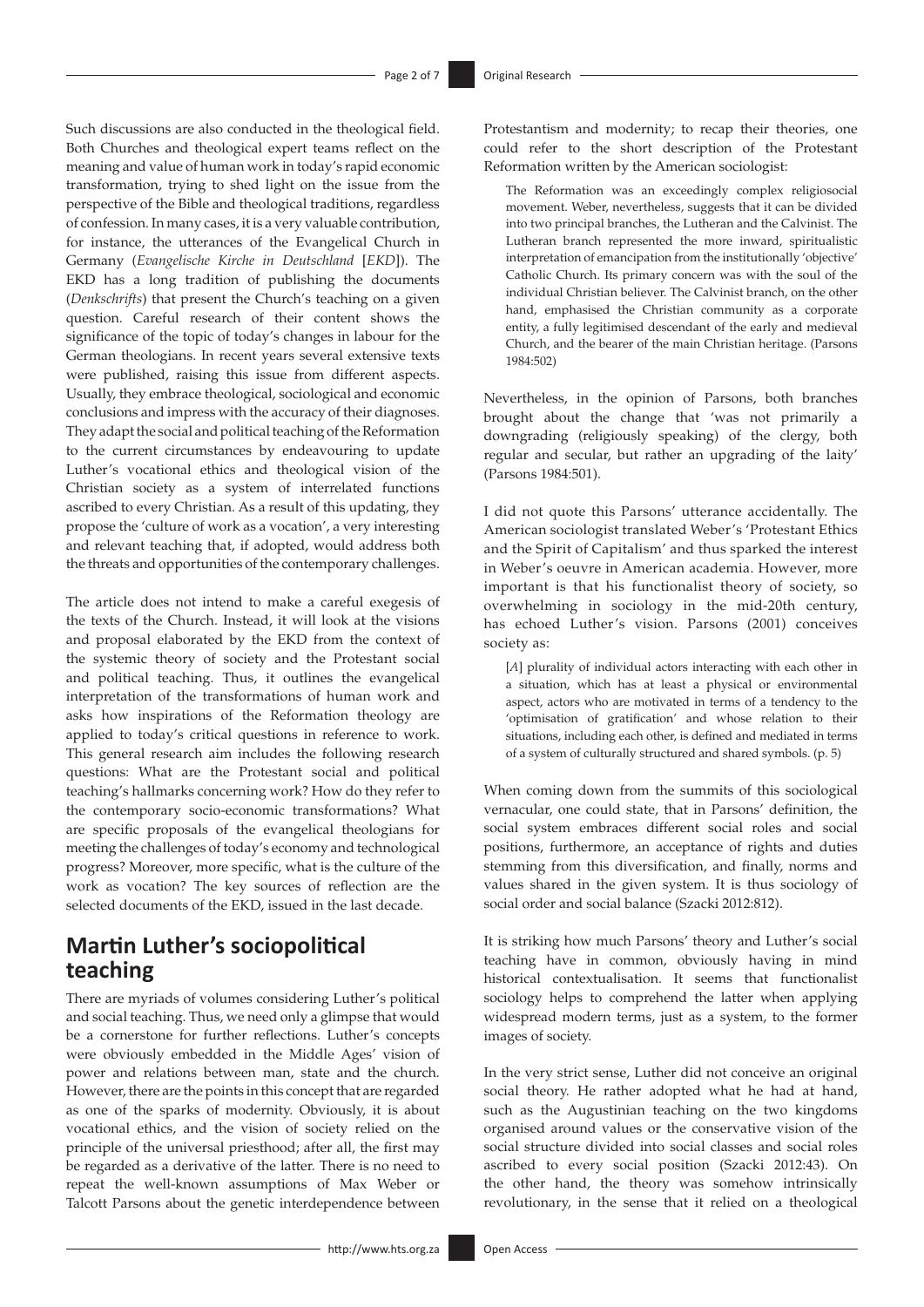egalitarianism of the principle of the universal priesthood. This egalitarianism was pointed out by many philosophers, for instance, Hegel and today's Charles Taylor. Luther was primarily a theologian, and all non-theological dimensions of his teaching, whether political or social, were subordinated to theology.

Consequently, this theological foundation built a systemic and homogenous vision of the social structure consisting of Christians who are called to fulfil their social roles (vocations), as equal before God. Perhaps the best-known utterance of Luther (1915) that illustrates this topic derives from his early work 'To the Christian Nobility of the German Nation':

A cobbler, a smith, a farmer, each has the work and office of his trade, and yet they are all alike consecrated priests and bishops, and every one by means of his own work or office must benefit and serve every other, that in this way many kinds of work may be done for the bodily and spiritual welfare of the community, even as all the members of the body serve one another. (p. 3)

Obviously, this systemic feature of the theological vision of society must be accomplished by other elements of Luther's teaching: anthropology of the Christian person who lives in the tension between internal freedom and external dependence ('The Christian individual is a completely free lord of all, subject to none; the Christian individual is a completely dutiful servant of all, subject to all') (Luther 2016:10), and the political division of two kingdoms: earthly and spiritual. The list of the relevant motives of Luther's theology is far longer. Nevertheless, it appears evident that any particular function and any particular calling are equal before God in the perspective of this teaching. Important is the way they are fulfilled, as it confirms that the given person answers to the gift of justification. Through the work, a Christian realises his or her vocation, confirms his or her faith, contributes to the common good of the given community or society; moreover, everyday work is a manifestation of the love to neighbours. Max Weber said it in a simple sentence: 'Work in the calling is *a*, or rather, *the*, task set by God' (Weber 2005:45). This task is a foundation of the social system from the Christian perspective.

Theologians must ask about the relevancy of this specific systemic approach in today's transformations. Is it eligible to apply it to the sphere of work, so dispersed and so flexible because even contemporary sociology seems to give up on building a systemic vision of society? Does Luther's vision still matter? Is it not so that the transformations in the sphere of work bring about failures in the social system? Moreover, does Marx's term of alienation not gain new, broader and theological (a paradox) significance, as the individual is often deprived of the work as vocation (defined in Luther's sight) because of these transformations? Perhaps it is otherwise, and these changes give new opportunities to create the sphere of work according to the paradigm of vocation? Perhaps flattened hierarchies in the companies, networked and knowledge-based economy and technical conditions will help foster a culture of work as vocation?

There are at least five documents of the EKD recently published that could be regarded as a very relevant source of the description of today's socio-economic order, with the strong emphasis on the work: 'Evangelical Responsible Elites' (*Evangelische Verantwortungseliten. Eine Orientierung*), 'Solidarity and Self-determination in a Changing Working World' (*Solidarität und Selbstbestimmung im Wandel der Arbeitswelt*), 'Good School from the Evangelical Perspective' (*Gute Schule aus evangelischer Sicht. Impulse für das Leben, Lehren und Lernen in der Schule*)*,* 'In the Path of Righteousness there is Life' and 'Like a high wall, cracked and bulging'. They are not merely a bare illustration of our reality; rather they strive to outline relevant proposals of a 'good order' in society, economy, politics and culture. The given list is obviously far richer; there are indeed many other documents that would be more or less relevant to the discussed topic.

Before making a more thorough presentation, one should provide several introductory (and simultaneously conclusive) remarks. Firstly, even though the documents are set in the German context, they may be globally regarded as an exemplification of a universal programme for the future of our world. Secondly, when declaring and defining certain values of the social order, they put the emphasis on the socioethical dimension of the given processes and thus contribute to the global discussions on the answers for the crucial challenges for the world. Thirdly, the EKD manifests a systemic vision of the society, and it is a 'system of inclusion', as far as possible embracing entities and interdependencies of the particular aspects of society. This vision is given not only in the above-mentioned documents, but it is also a dominant theological discourse of the church and has an ecumenical impact. In many cases, the EKD goes hand in hand with the Catholic Church, which reflects the tradition of publishing joint agreements on the given topics. Fourthly, the evangelical discourse on the socio-economic order seems to be set today in an interplay between radical anti-systemic approaches from both sides: on the one hand, it is a milieu of the Radical Reformation (Kopiec 2019:188), a theological circle fighting with the civilisation of capitalism; on the other it is a social *laissez-faire* attitude, rejecting the Church's involvement in a reflexive development of society, economy and politics.

As already stressed, the sphere of work is a central theme of this discourse. It sees human work as being entangled in enormous and robust processes that are entirely changing existing structures and relations in society and require a common and systemic answer from the social institutions: state, education, family, culture and the church. The main causes of these transformations are both rapid technological progress and false models of society imposed upon by different political strategies that reduce the influence of the particular social institutions and their cooperation. Consequently, contemporary societies may fail to adopt the changes brought about by technology (one could evoke rudimentary observation of the cultural lag of William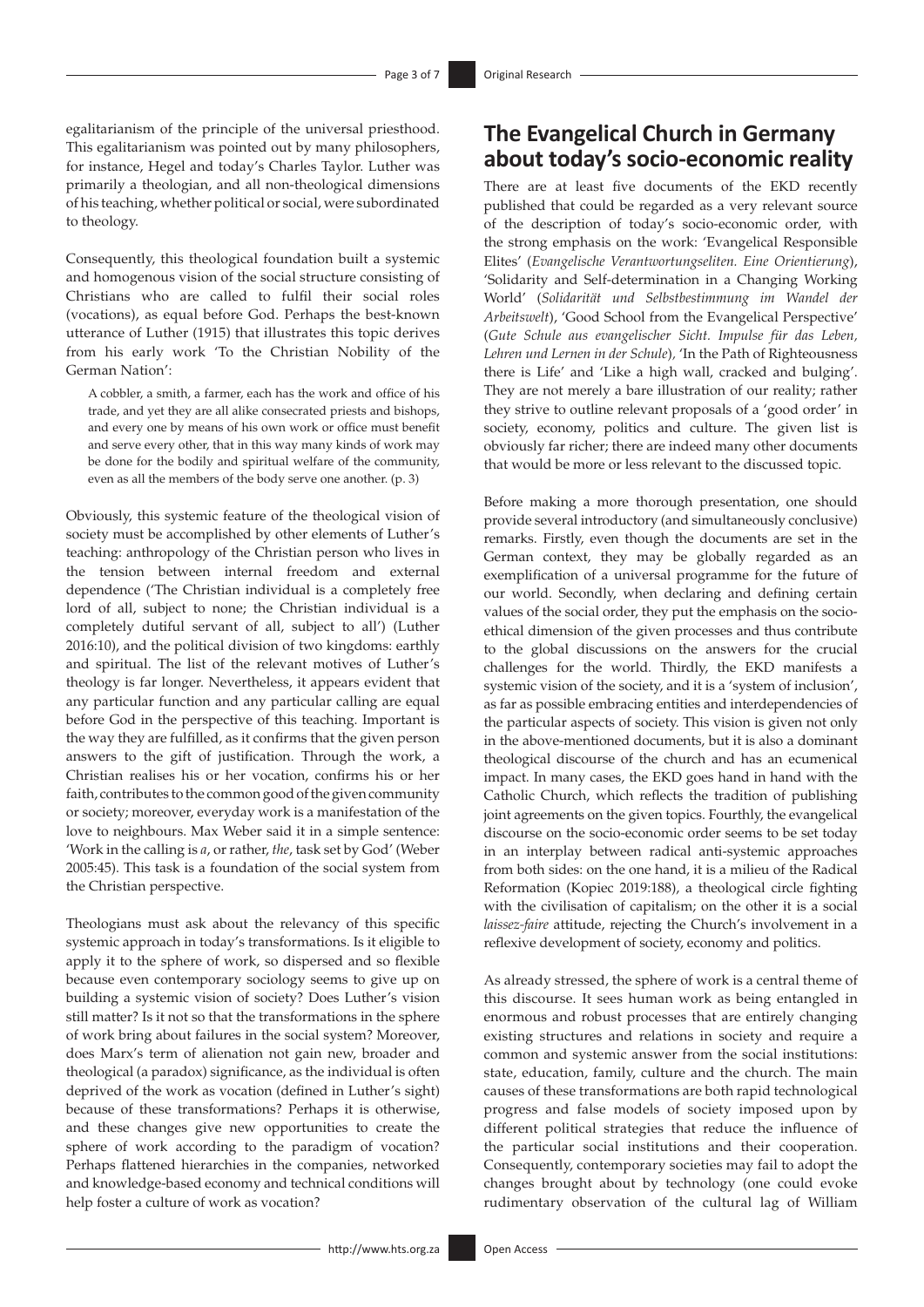Ogburn) and may be more and more vulnerable to the inequalities and exclusions that push off entire social groups on the margins. It is a picture that is far from the systemic vision of the evangelical theologians.

The theologians from the EKD employ a scheme consisting of the following questions: how it is now (the current state of affairs)? how it should be (a general goal)? and what measures must be used to approach this goal? The first stage is regarded as an unconstrained economic and technological development that seriously threatens the social balance and social order. Its symptoms are listed as follows: 'the extreme accumulation of capital, exploitative and undignified working conditions, health hazards, the unsustainable use of natural resources and the formation of monopolies and oligopolies' (Solidarity and Self-determination 2015b:9). The second question refers to the two dimensions: to an individual as a single social entity and the whole society, in the way that the good of both is intrinsically intertwined. Thus, the general goal of the evangelical vision is:

[*A*] society of just participation, in which everyone is able to realise his or her abilities, and in which the self-interest is tied into an order that promotes the common good. (Solidarity and Self-determination 2015b:8)

Such a participative society needs the promotion of a:

[*C*]ompetitive basic social order, anchored in a social partnership, one in which the goods and services that people need are developed, produced and distributed based on entrepreneurial activity in cooperation with all. (Solidarity and Self-determination 2015b:8)

Finally, the third question considers examples of values and principles regarded as means to achieve this goal.

This general scheme reflects in both comprehensive and detailed reflection. The presentation of it might stem from the specific historical line presenting changes in the significance of work. This line stretches between four points: Biblical teaching, the teaching of the Protestant Reformation, the consequences of modernity and the contemporary shift marked by a range of processes unknown before. This four stage division helps to comprehend both the evangelical vision of work as vocation and an interruption in the meaning of work in the modern epoch.

The line comes through from the wider to narrower meanings. In the Bible, work is regarded as a human contribution to God's creation, and through the work human being is called to be a co-manager. Work does not refer to merely paid and professional labour, rather to many fields of human activity, as family, neighbourhood, religious and political community. Consequently, it is undertaken in a community (just to remind Durkheim's distinction between mechanical and organic solidarity). Finally, work has limits, manifested in the Sabbath rest. The Biblical vision was deepened and developed in the second stage, marked by the Reformation and already mentioned vocational ethics.

The Enlightenment and the Revolutions: industrial revolution in England and political revolution in France and the United States set the frameworks for modernity and, consequently, new meanings of work. On the one hand, it was the Marxist absolutisation of work; on the other, industrialisation reduced the sphere of human activity to the paid work. Contemporary epoch denoted as postmodernity or as the late modernity (as Anthony Giddens insists that 'rather than entering a period of postmodernity, we are moving into one in which the consequences of modernity are becoming more radicalised and universalised than before') (Giddens 1996:3), is a time 'in-between'. Authors who describe it put stress on the cognitive and ethical relativism and flexibility of social structures (if speaking about structures at all). It is a time of the fourth industrial revolution, the emergence of the postmaterial and post-secular culture and worldviews and the epistemological shift declared by the postcolonial theory. It is a time of new elites and deepening socio-economic divisions.

This description might be a background for the factors of 'a deep upheaval' of the working world that were distinguished by the theologians from the EKD. They list processes such as digitalisation, globalisation, the interconnectedness of the markets and the international division of labour (*Solidarity and Self-determination* 2015b:22). All of them rapidly change the relations in the world of work while enforcing growing flexibility, greater pressure on economic adaptation and increasing competition, both locally and globally. Moreover, a specific result of these processes, especially digitalisation, is an overcoming of (or blurring) the boundaries of time and space. It also reminds somehow the theory of Anthony Giddens referring to late modernity as the process of dislocation of space from the place and disembodying of social systems (when defining it as the 'lifting out of social relations from local contexts of interaction and their restructuring across indefinite spans of time-space') (Giddens 1996:19).

The given list of the transformative factors converges with a new economy that is more and more often denoted as Industry 4.0 or the fourth industrial revolution. Just to remind, the latter term means a big and systemic change of society that Klaus Schwab (2016) describes as follows:

The fourth industrial revolution, however, is not only about smart and connected machines and systems. Its scope is much broader. Occurring simultaneously are waves of further breakthroughs in areas ranging from gene sequencing to nanotechnology, from renewables to quantum computing. It is the fusion of these technologies and their interaction across the physical, digital and biological domains that make the fourth industrial revolution fundamentally different from previous revolutions. (p. 12)

It appears obvious that the emergence of this new economic model has a profound impact on the sphere of work. In a narrow sense, it reflects in increasing demand for new skills, in a more sparing use of non-renewable resources, in expanding consumer choices, in loosening up traditional work rhythms and in more flexible working conditions. The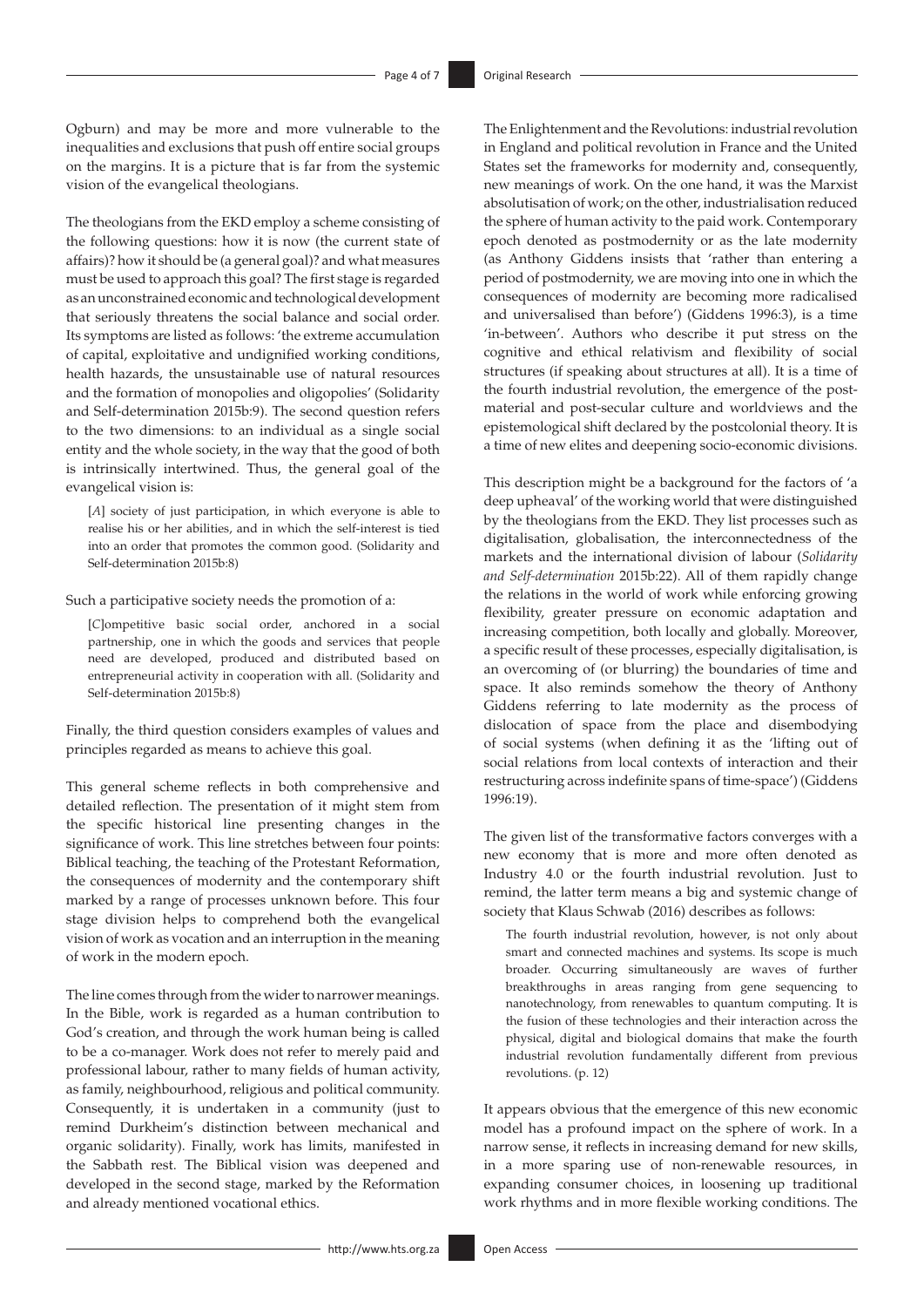last point links with the spreading of the new form of employment. The theologians of the EKD present them when referring to the binary model of normal and atypical working conditions and explain the first as a permanent, full-time job with social security obligations, whereas the latter as rather a part-time job, without the full right to social protection. Even though they argue that atypical working conditions should not be equated with precarious work and, therefore, with the spreading of the precariat, they clearly discern a causal relationship of both (Solidarity and Selfdetermination 2015b:23).

There is also a wider sense that refers to the changes occurring in society, family and in individual persons. On the one hand, this emerging economy seems to offer more space for a balance between work and other aspects of human life. On the other, it contributes (as already mentioned) to employment insecurity; thus, it renders social life less stable:

The shifts and changes to the working world can also result in greater psychological strain. More people now suffer from mental health issues than had previously been the case. While these social changes correspond with a high degree of independence and recognition in both professional and private terms, they can also involve a less reliable and stable basis for people's livelihoods. (Solidarity and Self-determination 2015b:23)

The theologians accomplish all these observations by pointing out the areas of potential conflict in the sphere of work. In most cases, they relate to factors that bring about change, such as globalisation and digitalisation and consider what the results of these processes are in societies, the economy and the family. There is no place in this short article to list given examples of conflicts, yet it should be observed that all of them required a careful early-stage policy of development and inclusion.

Moreover, economic and social transformations require changes in models of upbringing. Obviously, the principal goal of education is not merely training for effectively performing work. Rather education should lead individual persons to recognise the world and her or his place within it (*Gute Schule aus evangelischer Sicht* 2016:4). The theologians of the EKD present such an inclusive programme of education for the society meeting oncoming challenges in the programme of 10 crucial messages to school (*Botschaften zur Schule*). It shows the evangelical tradition of education in reference to schools' primary goals (as the institutions of education) in the contemporary pluralistic society. Particularly important are the ninth and tenth messages. The first of them emphasises the role of the school in shaping a balance between structures and flexibility (*Schulreformen bringen die Spannung zwischen Strukturen und Flexibilität in eine Balance*), the latter in the proper interdependency and cooperation between school and society (*Die Gesellschaft pflegt, stützt und begleitet die Schule*). Both points reveal a striving for a social system that would efficiently adopt the revolutionary changes in technology, economy, culture and society (*Gute Schule aus evangelischer Sicht* 2016:21).

# **The category of the culture of work as vocation**

There is merely one sentence in the investigated texts of the evangelical theologians that mention the category of the culture of work as vocation. However, even though this notion seems to be marooned in the content, it unleashes a vast potential of answers meeting the contemporary challenges of the sphere of work. In order to shed more light on its specific meaning, let us make more general references to the sociological theory of culture.

It is a rudimentary tenet that culture consists of values, norms, cultural patterns and principles. Obviously, culture was defined differently – it is enough to evoke the famous typology of Alfred Kroeber and Clyde Kluckhohn, who distinguished six types of definitions of culture already in the 60s of the 20th century. Yet regardless of these differences, one can point out at a shared conviction that culture is composed of integrated and inherent elements such as beliefs, norms and values that manifest in social life and determine it. This simplified description may be supported by Manuel Castells, who holds that: 'By culture I understand a set of values and beliefs informing behaviour. Repetitive patterns of behaviour generate customs that are enforced by institutions, as well as by informal social organisations' (Castells 2002:36). Likewise, Anthony Giddens explains that culture is a system of elements shared by members of a given society so that they can cooperate and communicate with each other (Giddens 2013:22). Very suggestive, although later criticised, was Talcott Parsons' sociological paradigm of the AGIL – acronym referred to the four functional imperatives: adaptation (A), goal attainment (G), integration (I) and latency (L), that are, as Parsons argued, organising social system. The fourth of the distinguished imperatives refers to the cultural system, that is, to the latent processes and elements of reproduction of cultural patterns. It means that culture is a measure of maintaining the social system when shaping human motivation and managing tensions. American sociologist believed that this function should be taken up by such social institutions as families, churches or school (Szacki 2012:821).

So culture is to be understood as a system of values and norms that organise the life of groups and entire societies. How does this basic belief refer to the category of the culture of work as vocation, provided that the latter has a theological source? In order to answer this question, one must continue to examine the narration of the theologians of the EKD who claim that approaching today's changes, or even 'upheavals' in the world of work requires not merely technical decisions of the social politics but must rely on the solid socio-ethical foundation. Moreover, the Evangelical Church many times confirmed that she sees herself as inevitably called to take part in shaping the ethical basis of society. It is enough to mention the seventh article of the Augsburg Confession, and the sixth article of the Barmen Declaration, the document that is today declared as the source of the theological identity of the EKD: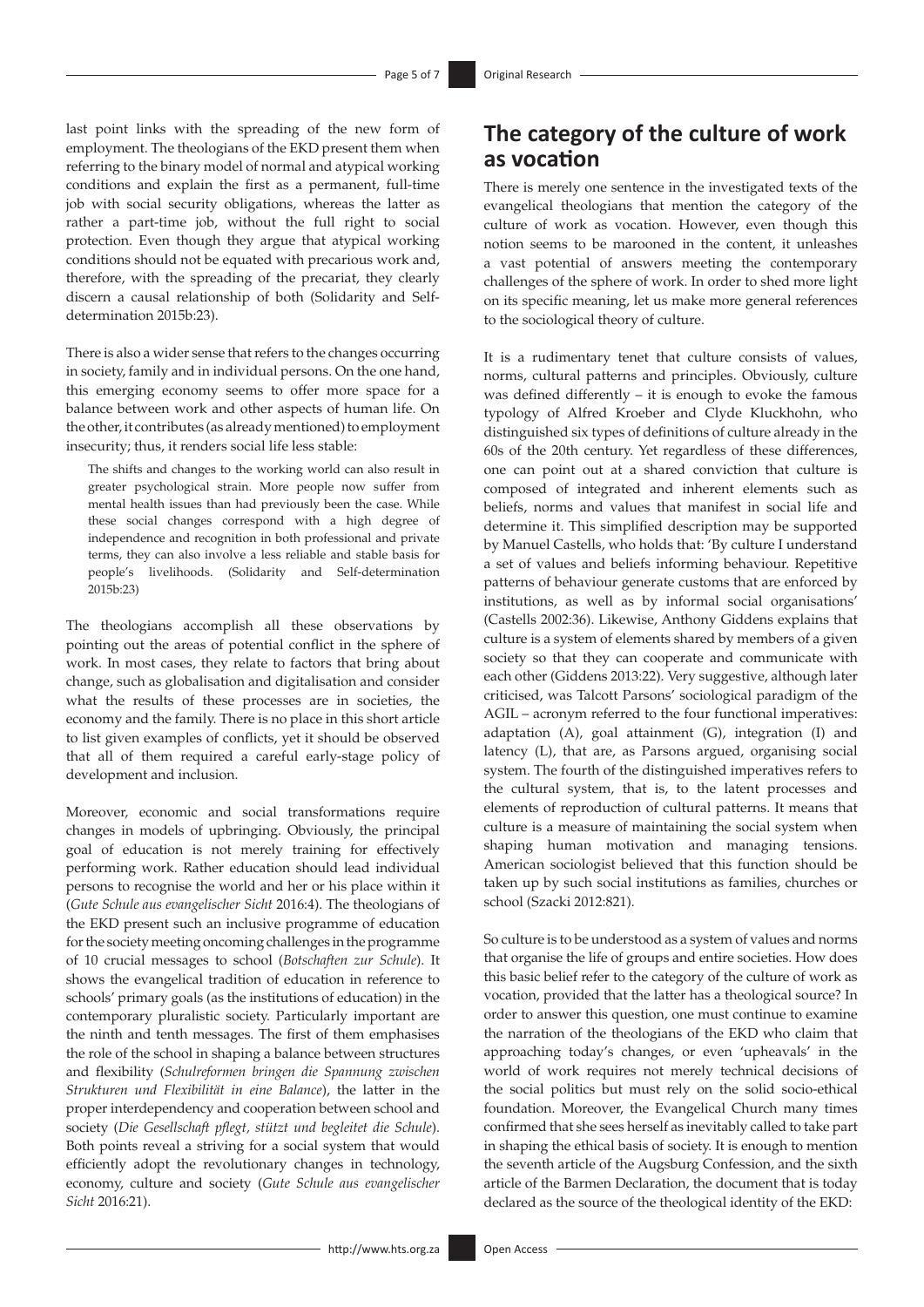The Church's commission, which is the foundation of its freedom, consists in this: in Christ's stead and so in the service of his own Word and work, deliver to all people, through preaching and sacrament, the message of the free grace of God.<sup>1</sup>

More recently, the Church's ethical office has been highlighted in the document entitled 'Church of Freedom' (*Kirche der Freiheit* 2006:15), with an introduction written by Wolfgang Huber, then Bishop of Berlin. Huber regards today's evangelical ethical teaching as organised around the principle of responsible freedom (*verantwortliche Freiheit*): 'The foundation of our economic order is responsible freedom ... Freedom without responsibility disintegrates' (*Like a High Wall* 2009:4). Thus, free and responsible social life should be seen as the interdependence of participation and commitment.

Therefore, the values of freedom and responsibility are two sides of the one axiological coin that depicts the Christian attitude in both personal and collective dimension. Coming down from the more general to the more particular socioethical levels, one can easily comprehend the two crucial values the church refers to the sphere of work, namely solidarity and self-determination:

Through work, people participate in the forming of the world, and through their actions people carry out the responsibility for the world mandated to them by God. People as God's creatures, created in his image, are freed and commissioned to further develop God's creation in an ongoing process, particularly when it comes to carrying out the biblical commandment to protect it. Ideally people carry out this work in a profession, in which they are able to unfold their talents. This can only succeed, however, by cooperating with others, as work is something communal, for which people bear individual responsibility in the freedom that they are granted. Self-determination and solidarity are inextricably interconnected and therefore, from a Christian point of view, need to be taken into consideration by both employers and trade unions. (Solidarity and self-determination 2015b:49)

I decided to quote this long fragment *in extenso*, as it well summarises the intentions of the theologians to offer an ethical standpoint regarding the upheavals in work. It includes the anthropological teaching on human creation and vocation and the interdependence of individual and collective aspects of human life; it mentions the value of responsible freedom as the Christian socio-ethical attitude and interconnectedness of solidarity and self-determination, the specific values stemming from the Christian understanding of work. In other words, the socio-ethical basis of the evangelical interpretation of the sphere of work must rely on both solidarity and self-determination. Consequently, both values set the foundations for concrete principles regarding the work life.

The overarching one is the active participation of all people in the world of work, including just participation in gainful employment, providing a sufficient livelihood. Further principles refer to the individual and collective work, to the profession and cooperation, finally, to the conflicts in work. Yet all of them create an integral and comprehensive 1. See [https://www.ekd.de/en/The-Barmen-Declaration-303.htm.](https://www.ekd.de/en/The-Barmen-Declaration-303.htm) proposal for the contemporary ethics of work. On the negative side, it warns against cognitive reductionisms such as treating work as an end in itself (and therefore against an absolutisation of work) or commodification of the workforce:

The workforce is not a good that can be traded freely. It remains indivisibly connected to the individual person, involves using up invaluable human energies and therefore needs to be protected. (Solidarity and Self-determination 2015:51)

On the positive side, the proposal emphasises the holistic vision of human 'good work' that is 'an integral part of a good life' (Solidarity and Self-determination 2015b:52). Such identification comprises at least three tenets: Firstly, good work opens the space for one's development and one's creativity. Secondly, it contributes to social cooperation, especially in the perspective of a growing division of labour. Finally, in contemporary society, good work must regain its 'non-gainful' meaning. It means that society must rerecognise and re-affirm the work in the family, childrearing, care work, voluntary work and activities of civil society.

The proposal outlined by the theologians of the EKD seems to refer to another and earlier presented concept of good work, which is promoted by the Conference of European Churches, especially through its participation in the *Church Action on Labour and Life* (CALL). The idea, although ecumenical, traces back to the Lutheran Church in Finland. It consists of the following 10 tenets:

(1) Good work produces things of real value; (2) Good work respects the dignity of every human being, women and men of all ages, as made in the image of God; (3) Good work gives service to your neighbour; (4) Good work gives the opportunity to fulfil your vocation and to get training; (5) Good work does not make too many demands on creation; (6) Good work gives at least a subsistence income and good working conditions; (7) Good work brings the possibility of influencing working practices and the rhythm of work; (8) Good work enables adequate rest and relaxation, health and safety; (9) Good work affirms for each member of the working community the right to participate in decision making and (10) Good work balances family life and paid work and gives lifelong security to both women and men. (Policy Paper on Good Work 2014:2)

Similar to the discussed evangelical teaching, this concept also stresses the interconnectedness of paid work, work in the family and work for society, and it reflects the systemic vision of society.

Even though both the concept of good work and the evangelical proposals concerning changes in perceiving work appear to be too general or too 'dreamy', they can provide a socio-ethical model helping to keep pace with technological progress. It refers mainly to the abovediscussed teaching of the Evangelical Church in Germany. The documents meticulously describe the functioning of the social institutions (obviously in the German context) and assess the instrument of social politics. They either draw a paradigmatic picture of the labour law, which must be seen as an expression of human dignity. From the dignity of work, they derive a distinction between rights taken from